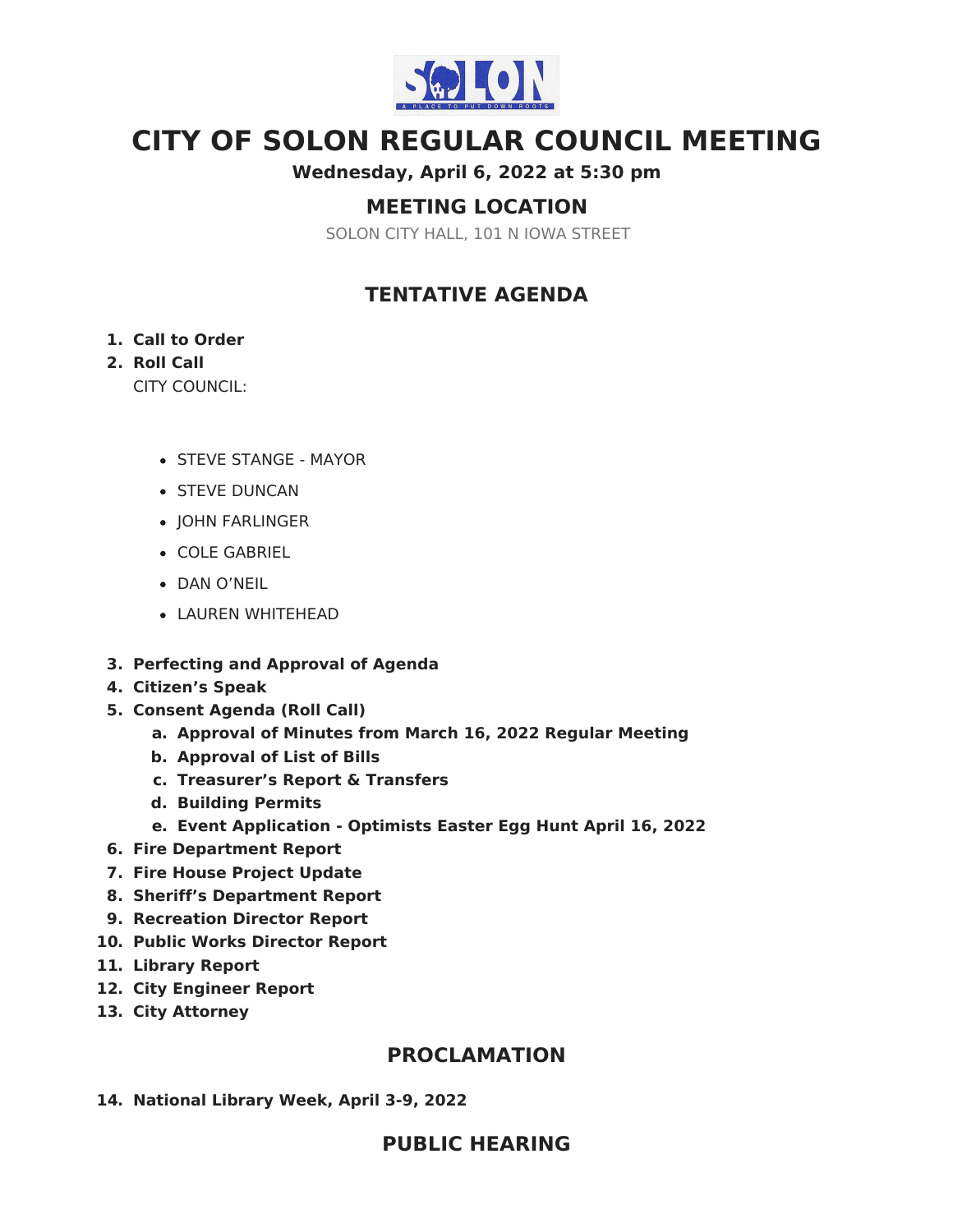### **15. NOTICE OF PUBLIC HEARING ON DESIGNATION OF EXPANDED SOLON URBAN RENEWAL AREA AND ON PROPOSED URBAN RENEWAL PLAN AMENDMENT**

# **NEW BUSINESS**

#### **16. Resolution No. 22- 20 H&V Storage Site Plan**

Council discussion and possible action Resolution No. 22-20, a resolution for H&V Storage site plan for Fox Ridge Part 4. lot 96.

#### **17. Old Mill Creek Part 5 Construction Plans**

Council discussion and possible action on construction plans for Old Mill Creek Part 5.

# **18. Resolution No. 22-21 Resolution Awarding General Obligation Corporate Purpose Bonds, Series 2022A**

Council discussion and possible action on Resolution No. 22-21, a Resolution Awarding General Obligation Corporate Purpose Bonds, Series 2022A for the East Fifth Street Project.

### **19. Resolution No. 22-22 Authorizing internal advance for funding Economic Development Forgivable Loan to Mn Rentals, LLC**

Council discussion and possible action Resolution No. 22-22, an resolution authorizing internal advance for funding Economic Development Forgivable Loan to Mn Rentals, LLC.

# **20. Resolution No. 22-23 Declare Necessity and Establish an Urban Renewal Area, Pursuant to Section 403.4 of the Code of Iowa and Approve Urban Renewal Plan Amendment for the Solon Urban Renewal Area**

Council discussion and possible action on Resolution No. 22-23, a Resolution to Declare Necessity and Establish an Urban Renewal Area, Pursuant to Section 403.4 of the Code of Iowa and Approve Urban Renewal Plan Amendment for the Solon Urban Renewal Area.

# **21. Ordinance No. 470 An Ordinance Providing for the Division of Taxes Levied on Taxable Property in the April, 2022 Addition to the Solon Urban Renewal Area, Pursuant to Section 403.19 of the Code of Iowa**

Council discussion and possible action on the first reading of Ordinance No. 470, An Ordinance Providing for the Division of Taxes Levied on Taxable Property in the April, 2022 Addition to the Solon Urban Renewal Area, Pursuant to Section 403.19 of the Code of Iowa.

### **22. Resolution No. 22-24 Wage Resolution**

Council discussion and possible action on Resolution No. 22-24, a resolution approving salary for Recreation Director and staff wages.

### **23. Resolution No. 22-25 Sidewalk Cafe Amendment**

Council discussion and possible action on Resolution No. 22-25, a resolution amending the sidewalk cafe policy to allow fence exemptions language.